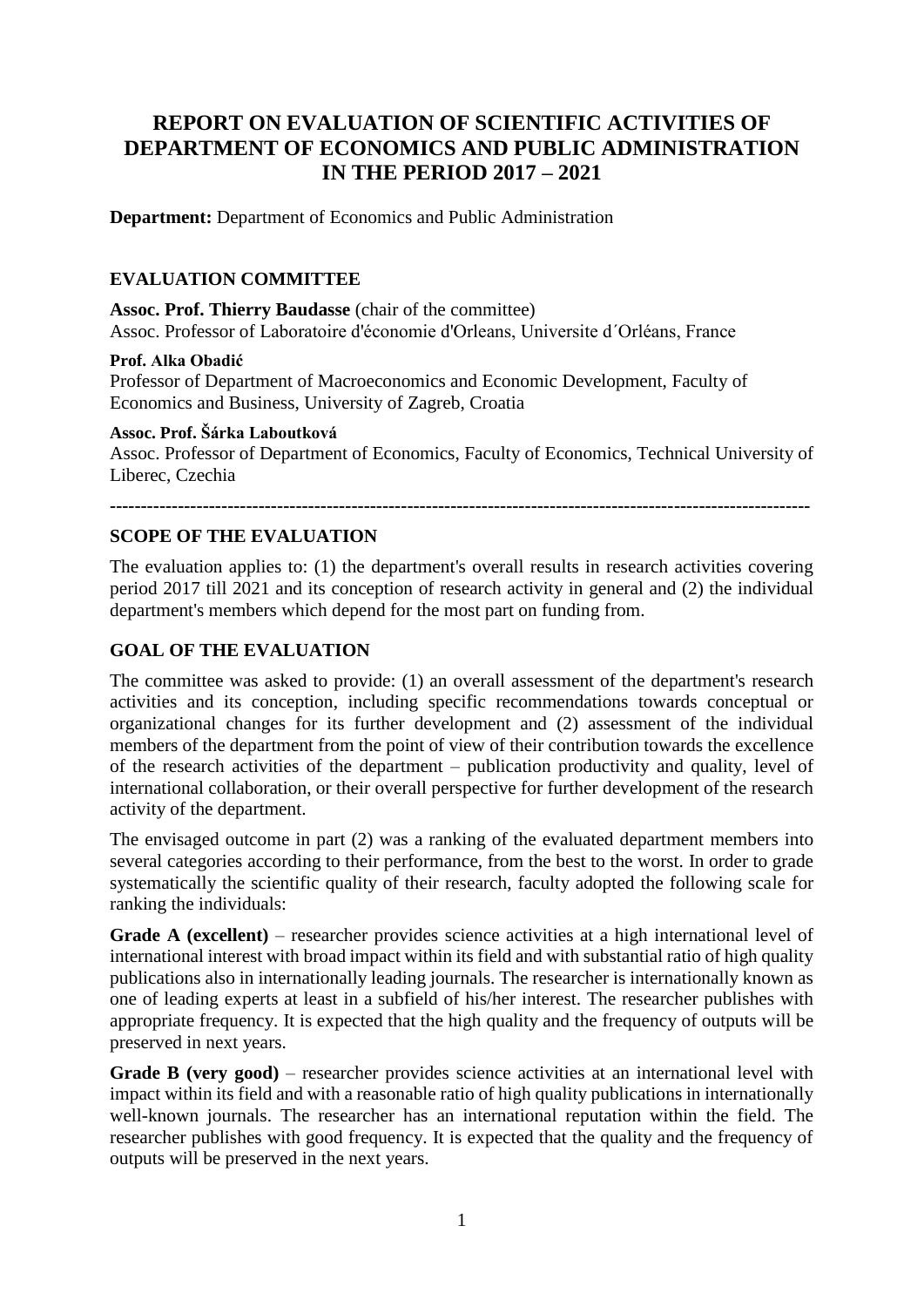**Grade C (good)** – researcher provides outputs that are of good standard and impact and at least partially published in well-known journals. An adequate scientific contribution is required. There is a hope for improving the situation in near future.

**Grade D (acceptable)** – researcher provides infrequent research outputs of good standard during a longer period of time, the research activities contributes to effort of the department only to a limited extent.

**Grade E (insufficient)** – researcher provides very low number of publications during observed period. The research activities contributes to the effort of the department in the field of science only to a negligible extent.

# **OVERALL ASSESSMENT OF THE DEPARTMENT**

# **Scope of scientific activities of the department**

*Evaluate, whether the scope of scientific activities of the department is in accordance with modern trendsin the field of economics and public administration; evaluate a research vision and concept of the department for the period 2022–2026.*

The scope of scientific activities of the department corresponds to the latest trends in the field of economics and public administration. The research area of the department members is focused on econ papers, public administration papers, law papers, sociology, psychology, econ history as well as regional econ and international econ papers.

The research vision and concept of the department for the period 2022-2026 is solid, one positive thing is that the project of Czech Technology Agency that is implemented by the Rector and faculty member focuses on the quality of PhD studies at the university and faculty.

The biggest challenge we see is the internationalization of the department, especially internationalization outside of neighbouring countries like Slovakia or Poland. More efforts should be given to internationalization towards Western European, American and Asian Universities.

A positive evolution is the willingness to diminish the papers published in Conference Proceedings and to focus on Scientific Journals, much more appreciated at international level. It's nevertheless important to notice that this decrease in publishing papers in Conference Proceedings is also linked to the decrease in the number of Conferences as a result of COVID19 pandemics. It is necessary to continue and amplify this movement from Conference Proceedings to Journal Articles in the post Covid era. Conferences are very important but they should be used only in order to have a feedback on a paper and present it to Scientific Journals. For the record, the percentage in 2017-2021 period of each category is the following:

10 monographs and chapters in monographs (7%), 53 articles in Journals (36%) and 83 Conference Proceedings (57%).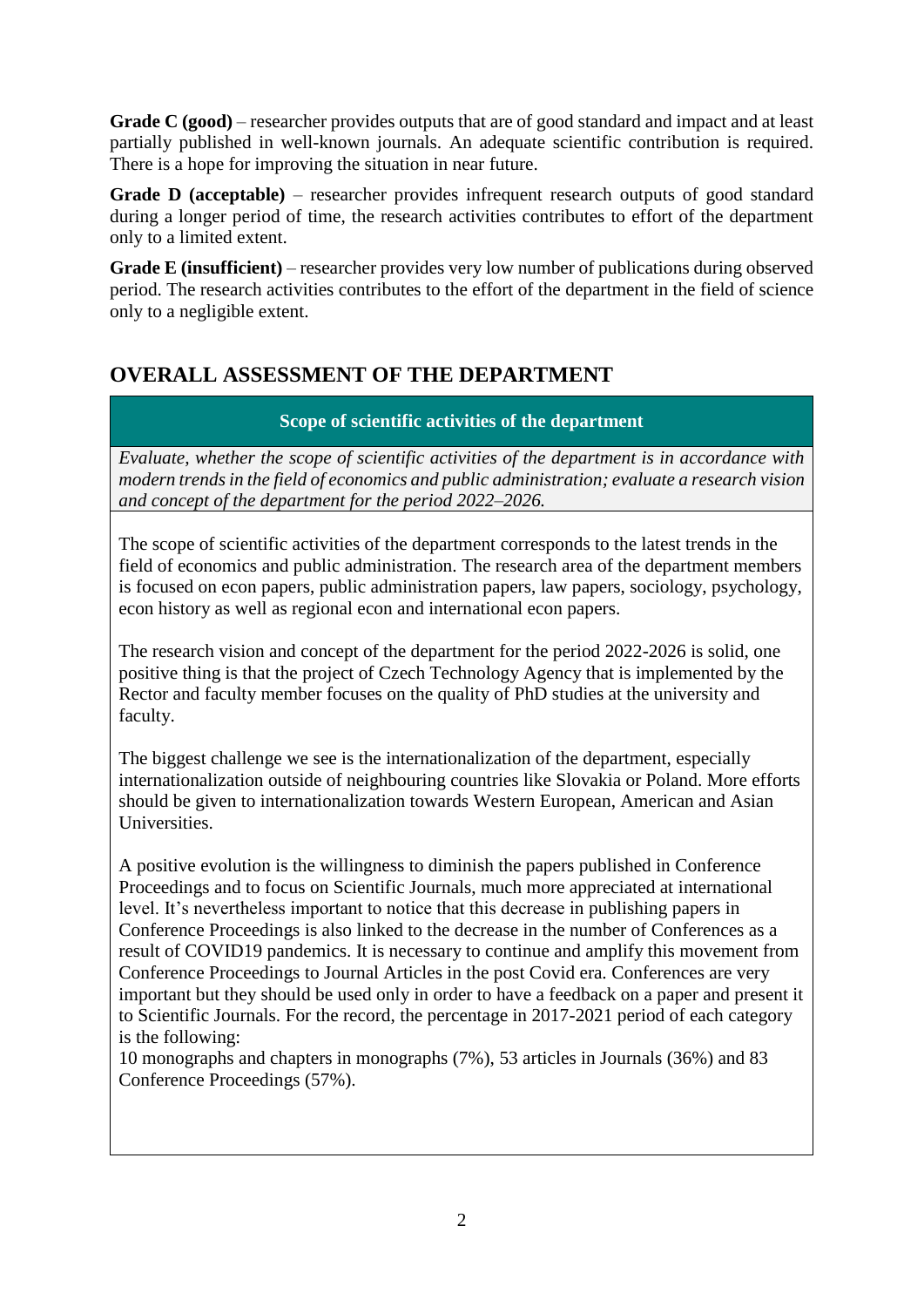## **Quantity and quality of publication activities**

*Evaluate quantity and quality of publication outputs, e.g. whether research results are published in international scientific journals listed in WoS or SCOPUS databases; evaluate proportion of papers published in journals with high influence in the relevant field of science (e.g. journals with a high AIS score)*

The department shows the commitment to publish in international scientific journals in WoS and Scopus, the commitment itself is positive but this goal is not so far completely attained.

During a five-year-period (2017-2021) on average 17 members of Department have published 9 articles in journals with an impact factor and 21 published in the Scopus and 23 in ERIH+ and Web of science. Altogether that are 53 articles in indexed journals what is 10.5 per year or 0.62 per department member per year. That is not satisfactory, but it is already detected as a problem in selfevaluation report. Only a small group of 6-7 academic staff members are internationally recognizable and give department's best outputs.

We have noticed large share of publications in MDPI (Mutidisciplinary Digital Publishing Institute) journals that are excluded from many databases that universities in Western Europe are using (such as ABDC, Australian Business Deans Council Journal Quality List, and other nationally listed journals) and accused of being a predatory publisher (see https://beallslist.net).

There are some quality journals such as Land Use Policy, Journal of Cleaner Production, and others, but not many in the field of economics and public administration, at least not in the high impact journals. A focus should be given to the quality of publications instead of their number.

### **Correspondence between scientific activities and educational activities**

*Evaluate whether the focus of the research activities of the department is in accordance with the educational activities of the department*

The analysis show that during these five years the department has completed 11 research projects. The majority of them (6) are internal projects of School of Business Administration. External ones have been done for different domestic agencies and ministries. Field of scientific research shows that all that projects activities confirm clear fitting between teaching and research.

It is well-meaning that during the period under consideration, academics concentrated on three areas of scientific research - Economic aspects of public administration, Legal and social aspects of public administration, Economic policy in the global economy - which is closely related with an area of narrow interest of nineteen employees.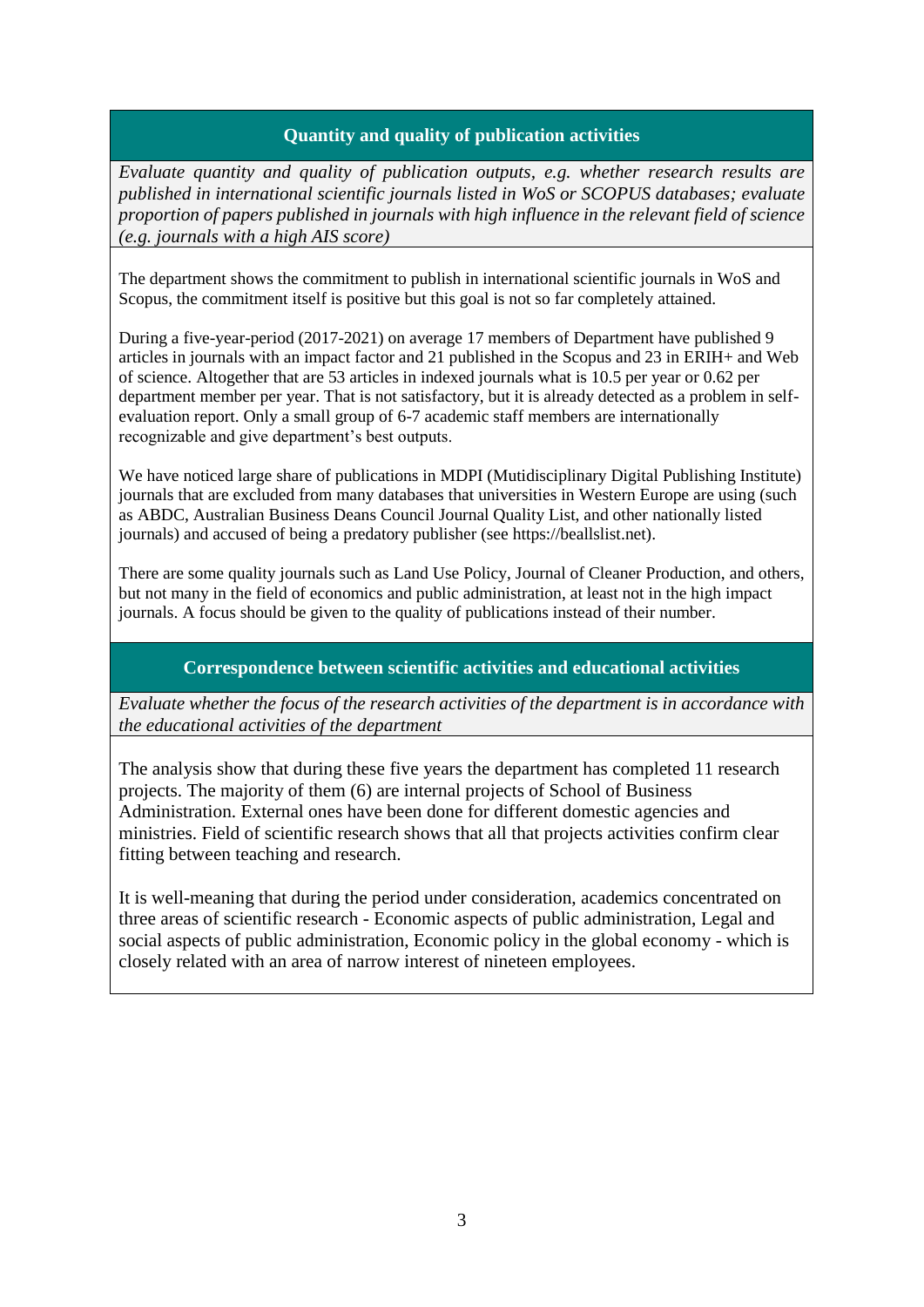#### **Department staff and its development**

*Evaluate composition of the team, e.g. whether there is appropriate number of professors, associate professors, assistant professors with Ph.D., assistants without Ph.D. and internal Ph.D. students; evaluate the personnel development of the department in the covering period* 

There is only one Full professor, 4 associate professors, 11 assistant professors, one teacher without a PhD, and two PhD students.

It seems that Assistant Professors are too numerous while there is a lack of Associate and Full Professors, and particularly a big lack of PhD students. The Department should encourage the promotion of Assistant Professors to Associate Professors, leaving time to those Assistant Professors who obtains the best grades (Ingrid Majerova and Kamila Tureckova). The Committee has the impression that there is not a lot of promotion for employees. Among the 11 assistant professors, 4 are post-doc and 7 have completed their PhD more than 8 years ago. The Committee recommend to improve the professional dynamic of the employees, and especially to give more attention in research work and progress of post-doc department members.

We have found large differences in quantity and quality of publication outputs among the employees, however, that is common issue at each department. I take it as a sign of personal preferences of the employees and their individual career paths: there are employees who publish less, yet they are part of the faculty or university management boards (the rector, the vice-dean), or are more involved in practice (lawyers), or more involved in teaching instead of research.

Finally, we have found that only 3 members of the department have been productive in terms of Research in the long term, this is putting a lot of weight on their shoulders and is negatively affecting their recent academic activity.

### **Scientific and publication activities of Ph.D. students**

*Evaluate the involvement of Ph.D. students in scientific activities (e.g. students grants, publications)*

The data shows that the department has only two doctoral students. Unfortunately, one of them who is already on the last year of his Doctoral Program is unable to actively use English language. But on the other side he has an extremely high scientific production for his age with a high h-index (5) and the seventh best citation at the department. He is very self-motivated in scientific research and eager for knowledge and learning and is seen as a future powerful driver of scientific Department activity. Another PhD candidate is in her fourth year of study, actively speaks English, is very focused in her field of research, but so far has not had any serious scientific publications record.

The biggest challenge the Committee found in their files is their lack of international experience, they do not take foreign mobilities. They also should develop their language skills. Therefore, the Committee recommend to give English classes to PhD students and to foster foreign mobilities, in particular to Western Europe, America or Asia.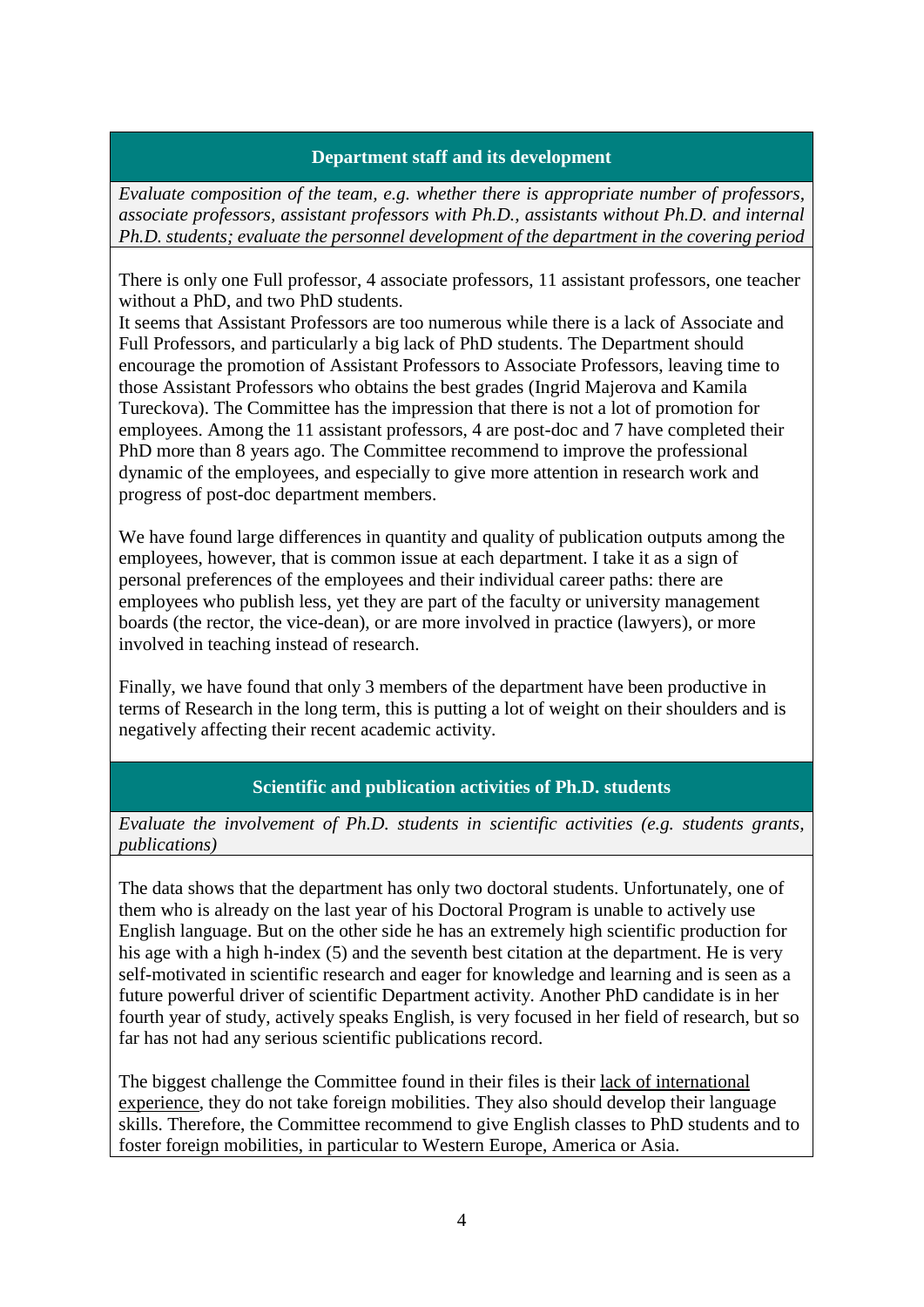## **Scientific projects**

*Evaluate research projects, consider particularly results achieved, internalisation and the share of projects funded from external resources*

The scientific research activities of the Department of Economics and Public Administration have long been aligned with the framework theme 'Macroeconomic aspects of the Czech economy and the role of public administration in the globalized economy' and during these five years have completed 11 research projects.

The Department is also involved in joint project activities with the faculty Institute of Interdisciplinary Research. The institute is established ten years ago, has two employees who provide different services to municipalities. These are strategic plans, marketing strategies, and updates for approximately 5 municipalities and cities in the Moravian-Silesian region during this period.

Nevertheless we have found little evidence of large share of external funding. We see that the vice-dean has been the principal investigator of an externally funded project at the faculty, yet there is little evidence on any other sole-handed externally funded grant at the faculty.

We appreciate the strong commitment of the faculty to engage in local municipality or region funding grants since it is in accordance with the scientific focus of the faculty. We did not find evidence of international projects such as Horizon 2020, Erasmus+ Capacity Building, cross-border grant programmes etc. Nor did we find evidence of international co-authorships what complies with very little international mobility of the faculty and PhD students.

### **National and international cooperation**

*Evaluate national and international co-operation of the department – e.g. whether department members are involved in international research teams; incoming and outcoming research mobilities* 

The Department of Economics and Public Administration collaborates with other universities and entities in the Czech Republic and abroad, both for scientific research and educational purposes. International relationship is mostly established with universties and faculties in Slovakia and Poland.

The international collaboration is established with colleagues from the Department of Public Economics and Regional Development, Faculty of Economics, Matej Bel University in Slovakia, with the University of Ostrava, the project's main bearer, departments has collaboration with the German Fraunhofer Institute for Industrial Engineering IAO. There is also a long-term collaboration with the Polish Faculty of Management at Rzeszów University of Technology, Polish WSB University, University of Economics in Wrocław with the University of Information Technology and Management in Rzeszów (Poland). In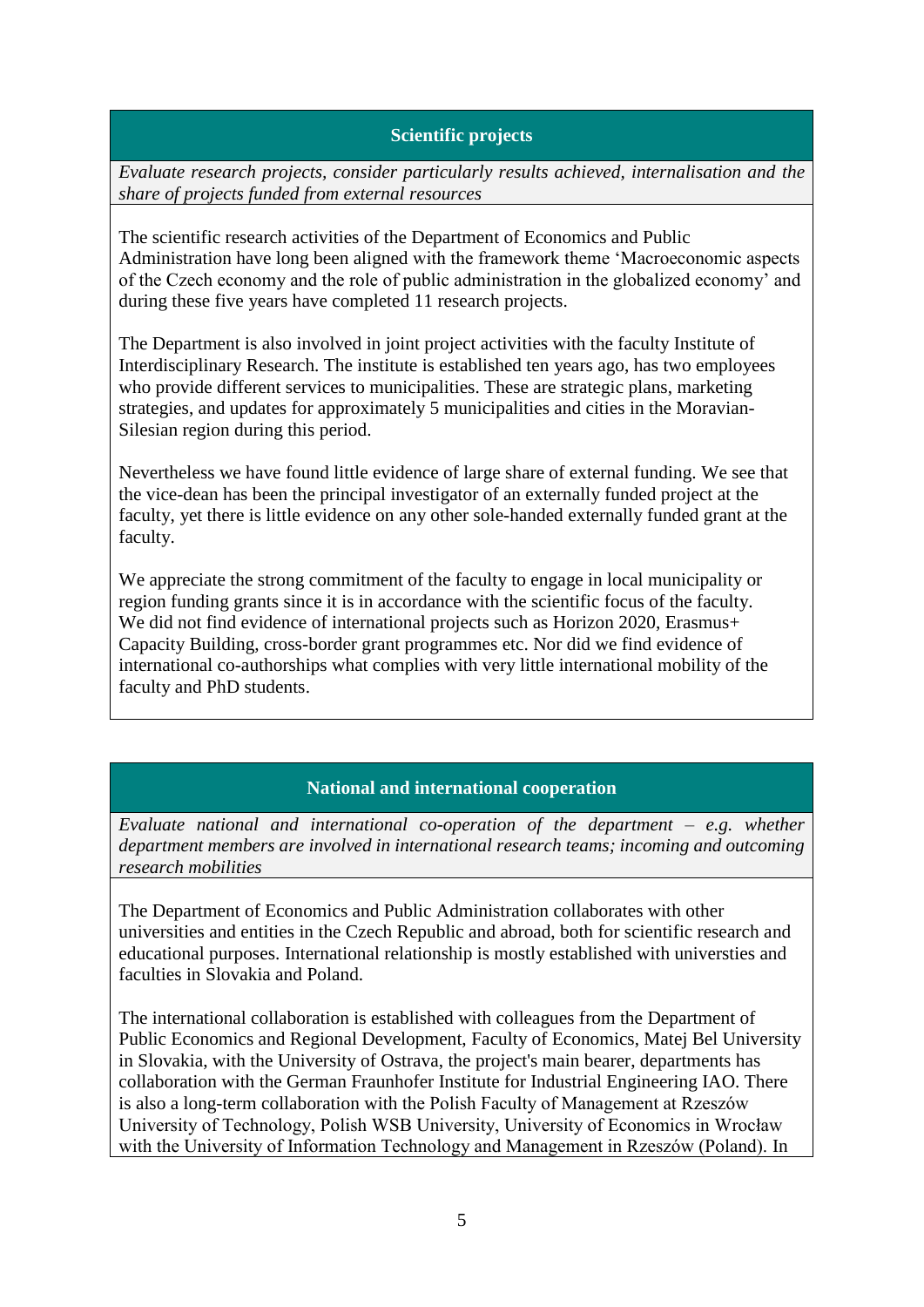recent years, the School of Business Administration has been also cooperating with Chinese universities, in which the Department of Economics and Public Administration is involved.

Nevertheless, there is not a lot of evidence of international cooperation of the research teams. Faculty members and PhD students tend to co-author each other papers, they do not participate in general in international mobilities or they visit only neighbouring countries for Erasmus mobility (the deputy head Majerova is the only exception). They also do not travel to international conferences outside of the Central and Eastern Europe region such as Bulgaria, Slovakia. There are papers published in conference proceedings from EBES and MIRDEC and IBIMA conferences but no further evidence of any scientific collaboration within these networks.

We could not find evidence of any international consortia the faculty members team up on a regular basis. The Committee recommend to develop international networks in Research.

# **Social significance of scientific activities**

*Evaluate scientific activities and their impact on society in the covering period 2022 – 2026 – e.g. whether there is a positive impact of the department's research activities on society*

The department is much involved in different social activities towards the field of public administration. Therefore, it seeks to engage in projects and research whose outcomes contribute to improving the quality of life in cities, municipalities, and regions, for example, by utilizing and implementing new modern smart technologies in public services for citizens, ecology, and health care. There is also a significant social impact in the case of projects involving the evaluation of financial health and long-term sustainable financing of municipalities, as well as the remediation of brownfields on their territory. Social-oriented projects, which are primarily concerned with investigating the living conditions of the senior population in cities, their activities, and the need for social services provided to these people by municipalities, cities, or non-profit organizations, help to improve their lives in society.

The Social Impact of Research apperas to be one important strength of this Department.

# **Cooperation of the department with the application sphere**

*Evaluate the most significant interactions with the non-academic application/corporate sphere. Take into consideration how the evaluated department looks up for and cooperate with application partners.*

We appreciate the cooperation with the region as well as with the Czech bar association. There are four lawyers at the faculty (more than 20% of the staff) so the practitioner part of the faculty team is well guaranteed. The Department also obtained Research Projects from the Technological Agency, which shows the involvement of the researchers in applied Research.

It appears that the application of Research is actually one of the main strength of the Department.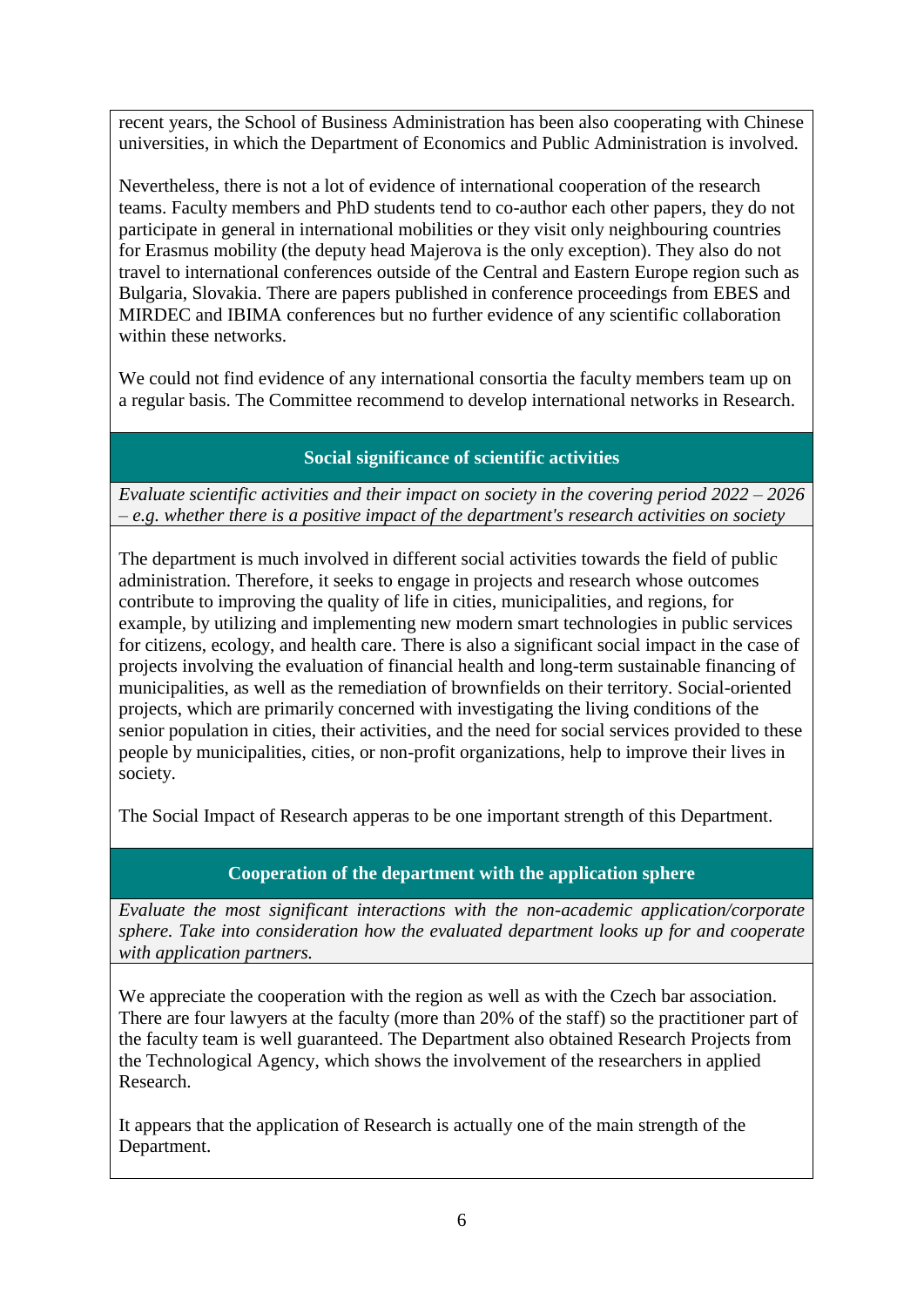#### **Overall assessment and recommendations**

*Summarize here the key findings of your assessment in the context of the whole evaluation and suggest concrete recommendations for improvement and progress.*

Recommendations:

- In order to increase the scientific productivity of all the members of the department it could be concluded that financial reward system is not sufficient and not enough motivating for all the members. Therefore, perhaps it should be considered to try more to include those who do not participate so much in writing internationally recognizable papers in specialized international forms of professional seminars, but also in international projects in which more productive department scientists are already involved. Also department should organize different events involving visits of international colleagues which could be inspiring for whole department.

- There is a lack of international visibility of the department. It is unclear how many numbers of outgoing research visits and also how many numbers of visits of international researchers is to Karvina. Better international cooperation and mobility would certainly contribute to better productivity of those who have not yet succeeded.

- One member of department has stressed that he has used ERASMUS+ mobility exchange but nevertheless considers that these short stays of one week each are too short for more serious international co-operation. On the other hand, he pointed out the fact that most members of the department for family reasons do not want to go for a semester or longer to a foreign university. The committee is sure that even shorter international mobility exchange programmes would be beneficiary for the whole department and should be defined as priority. The Committee recommend boosting international mobility of staff and particularly of PhD students also to countries outside of Eastern and Central Europe.

- The Committee recommends increasing the funding of Research activities from external sources. We also recommend focusing more on basic research, as the department guarantees an academic study programme, a large number of subjects with a theoretical basis, and its ambition is also to participate more significantly in the new PhD programme.

- The Committee recommends boosting international cooperation in terms of publishing (co-authorship with researchers from foreign Universities) and international grant programs.

- In terms of PhD studies, teaching of research methods shall be entrusted to more than one person so that the PhD students can get broader overview of the plethora of methods used

- The Committee recommends to motivate publications in journals listed not just in WoS and Scopus, but simultaneously in other quality journal lists such as ABDC (Australian Business Deans Council). All the Researchers should focus on submitting papers to Scientific Journals and not in Conference Proceedings.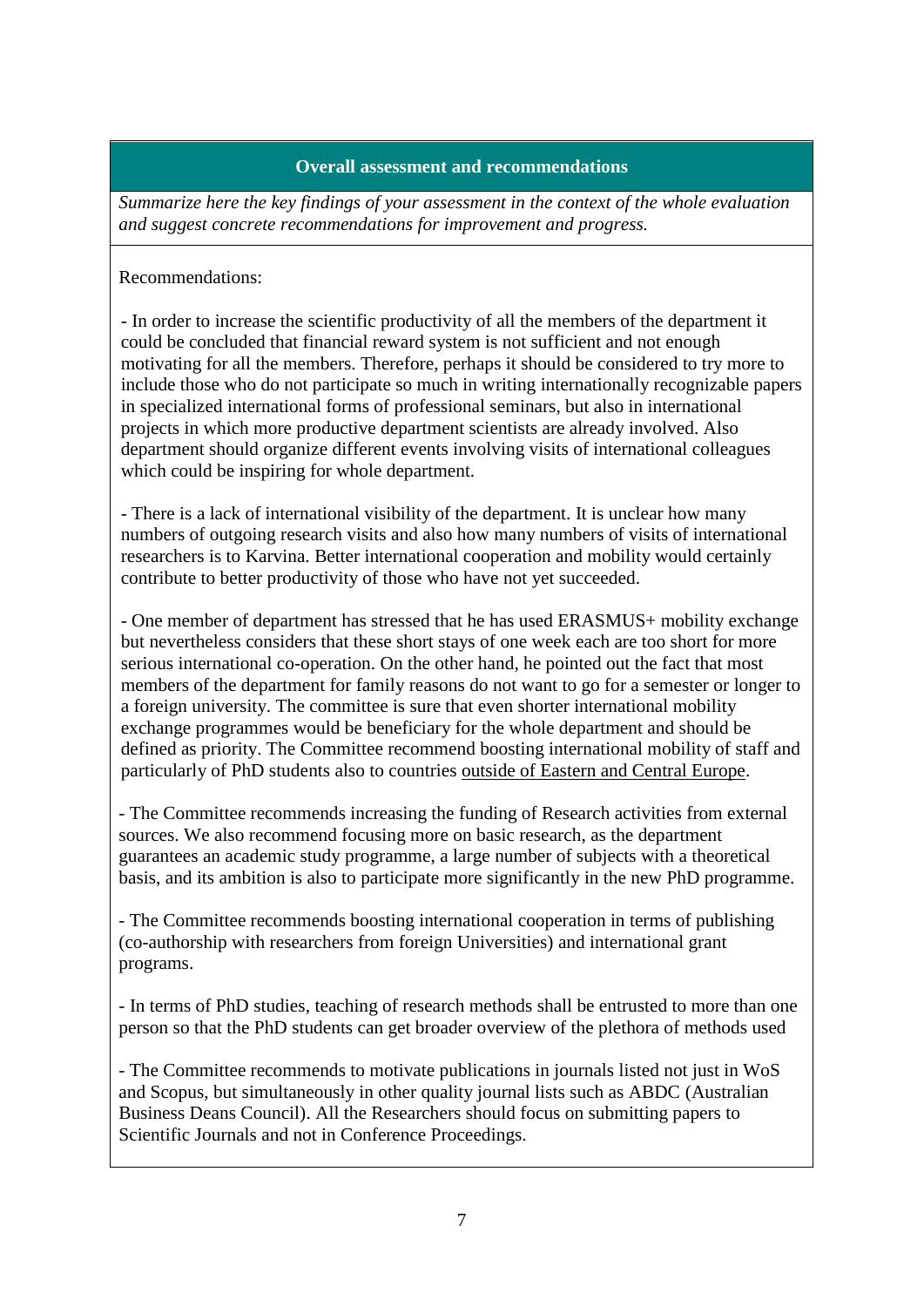- The Committee recommends the Faculty members to focus on more specific research design. The areas of Research look too wide and too general and should be more specialized.

- Focus should be given on the post-doc, giving them time and resource in order to boost their career. They should also be encouraged to submit Junior Projects in Basic Research in National Grant Agency.

- We also encourage researchers to apply for internal university grants, where they can get feedback from evaluators outside the university, which they can subsequently use when applying for external projects.